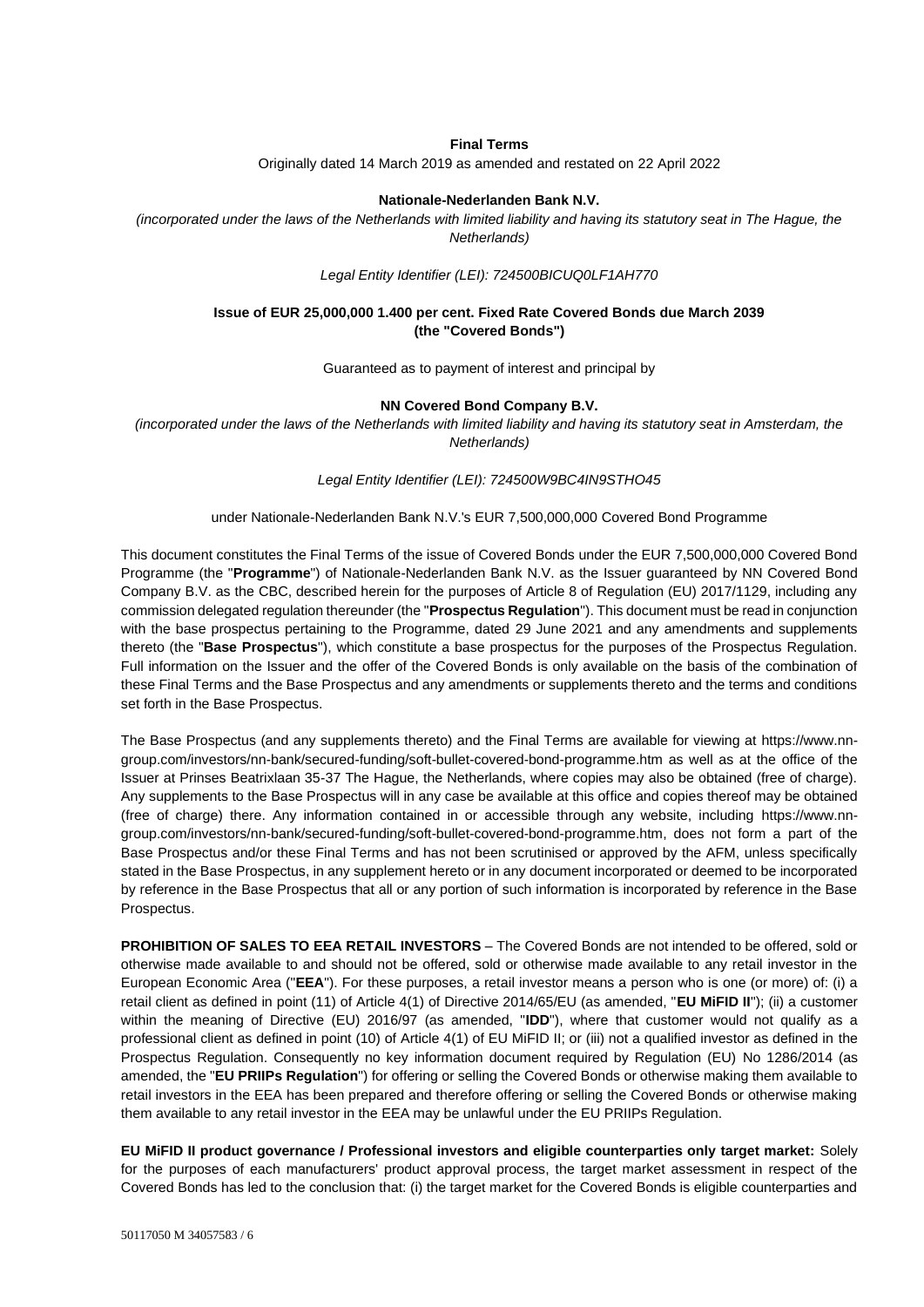professional clients only, each as defined in EU MiFID II; and (ii) all channels for distribution of the Covered Bonds to eligible counterparties and professional clients are appropriate. Any person subsequently offering, selling or recommending the Covered Bonds (an "**EU distributor**") should take into consideration the manufacturers' target market assessment; however, an EU distributor subject to EU MiFID II is responsible for undertaking its own target market assessment in respect of the Covered Bonds (by either adopting or refining the manufacturers' target market assessment) and determining appropriate distribution channels.

**PROHIBITION OF SALES TO UK RETAIL INVESTORS** - The Covered Bonds are not intended to be offered, sold or otherwise made available to and should not be offered, sold or otherwise made available to any retail investor in the United Kingdom ("**UK**"). For these purposes, a retail investor means a person who is one (or more) of: (i) a retail client, as defined in point (8) of Article 2 of Regulation (EU) No 2017/565 as it forms part of UK domestic law by virtue of the European Union (Withdrawal) Act 2018 ("**EUWA**"); (ii) a customer within the meaning of the provisions of the FSMA and any rules or regulations made under the FSMA to implement Directive (EU) 2016/97, where that customer would not qualify as a professional client, as defined in point (8) of Article 2(1) of Regulation (EU) No 600/2014 as it forms part of UK domestic law by virtue of the EUWA; or (iii) not a qualified investor as defined in Article 2 of Regulation (EU) 2017/1129 as it forms part of UK domestic law by virtue of the EUWA. Consequently no key information document required by Regulation (EU) No 1286/2014 as it forms part of UK domestic law by virtue of the EUWA (the "**UK PRIIPs Regulation**") for offering or selling the Covered Bonds or otherwise making them available to retail investors in the UK has been prepared and therefore offering or selling the Covered Bonds or otherwise making them available to any retail investor in the UK may be unlawful under the UK PRIIPs Regulation.

**UK MiFIR product governance / Professional investors and ECPs only target market** – Solely for the purposes of each manufacturers' product approval process, the target market assessment in respect of the Covered Bonds has led to the conclusion that: (i) the target market for the Covered Bonds is only eligible counterparties, as defined in the FCA Handbook Conduct of Business Sourcebook ("**COBS**"), and professional clients, as defined in Regulation (EU) No 600/2014 as it forms part of UK domestic law by virtue of the European Union (Withdrawal) Act 2018 ("**UK MiFIR**"); and (ii) all channels for distribution of the Covered Bonds to eligible counterparties and professional clients are appropriate. Any person subsequently offering, selling or recommending the Covered Bonds (a "**UK distributor**") should take into consideration the manufacturers/s'] target market assessment; however, a UK distributor subject to the FCA Handbook Product Intervention and Product Governance Sourcebook (the "**UK MiFIR Product Governance Rules**") is responsible for undertaking its own target market assessment in respect of the Covered Bonds (by either adopting or refining the manufacturers' target market assessment) and determining appropriate distribution channels.

The Covered Bonds and the Guarantee have not been and will not be registered under the US. Securities Act of 1933, as amended (the "**Securities Act**"), or the securities laws of any state of the United States or other jurisdiction of the United States. The securities may not be offered or sold within the U.S. or to, or for the account or benefit of, U.S. persons (as defined in Regulation S), except pursuant to an exemption from, or in a transaction not subject to, the registration requirements of the Securities Act and applicable state or local securities laws. Accordingly, the Covered Bonds are being offered, sold or delivered only to non-U.S. persons (as defined in Regulation S) outside the United States in reliance on Regulation S.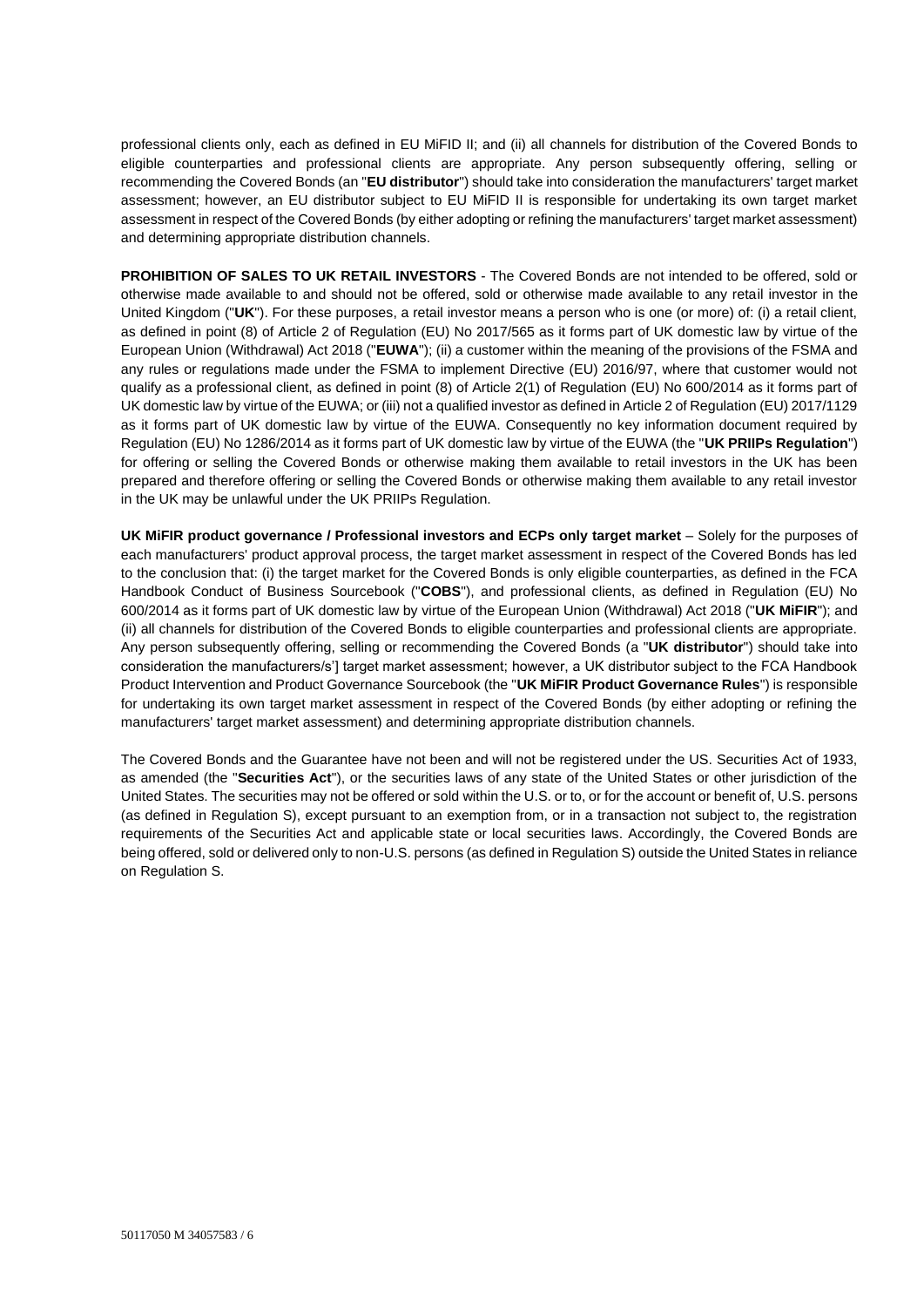### **PART A – CONTRACTUAL TERMS**

These Final Terms are to be read in conjunction with the Terms and Conditions (the "**Terms and Conditions**") set forth in section 5 (*Covered Bonds*) of the Base Prospectus. The Terms and Conditions as supplemented, amended and/or disapplied by these Final Terms constitute the conditions (the "**Conditions**") of the Covered Bonds. Capitalised terms not defined herein have the same meaning as in the Terms and Conditions. Certain capitalised terms in the Conditions which are not defined therein have the meaning set forth in a master definitions agreement (the "**Master Definitions Agreement**") dated 29 June 2020, as the same may be amended, supplemented, restated or otherwise modified from time to time and signed by the Issuer, the CBC, the Security Trustee, the Transferor and certain other parties. All references to numbered Conditions and sections are to Conditions and sections of the Terms and Conditions set forth in section 5 (*Covered Bonds*) of the Base Prospectus.

| 1. | (i)                            | Issuer:                        | Nationale-Nederlanden Bank N.V.                                                                                                                                                                                                                                                                                                                                                                                                                                      |
|----|--------------------------------|--------------------------------|----------------------------------------------------------------------------------------------------------------------------------------------------------------------------------------------------------------------------------------------------------------------------------------------------------------------------------------------------------------------------------------------------------------------------------------------------------------------|
|    | (ii)                           | CBC:                           | NN Covered Bond Company B.V.                                                                                                                                                                                                                                                                                                                                                                                                                                         |
| 2. | (i)                            | Series Number:                 | 9                                                                                                                                                                                                                                                                                                                                                                                                                                                                    |
|    | (ii)                           | Tranche Number:                | 1                                                                                                                                                                                                                                                                                                                                                                                                                                                                    |
| 3. | Currency:                      |                                | Euro                                                                                                                                                                                                                                                                                                                                                                                                                                                                 |
| 4. | Aggregate Nominal Amount:      |                                | 25,000,000                                                                                                                                                                                                                                                                                                                                                                                                                                                           |
|    | (i)                            | Series:                        | 25,000,000                                                                                                                                                                                                                                                                                                                                                                                                                                                           |
| 5. |                                | <b>Issue Price of Tranche:</b> | 100 per cent. of the Aggregate Nominal Amount                                                                                                                                                                                                                                                                                                                                                                                                                        |
| 6. | (i)                            | Specified Denomination(s):     | EUR 100,000                                                                                                                                                                                                                                                                                                                                                                                                                                                          |
|    | (ii)                           | <b>Calculation Amount:</b>     | EUR 100,000                                                                                                                                                                                                                                                                                                                                                                                                                                                          |
| 7. | (i)                            | <b>Issue Date:</b>             | 18 March 2019                                                                                                                                                                                                                                                                                                                                                                                                                                                        |
|    | (ii)                           | Interest Commencement Date     | <b>Issue Date</b>                                                                                                                                                                                                                                                                                                                                                                                                                                                    |
| 8. | <b>Maturity Date:</b>          |                                | 18 March 2039                                                                                                                                                                                                                                                                                                                                                                                                                                                        |
|    | Extended Due for Payment Date: |                                | 18 March 2040                                                                                                                                                                                                                                                                                                                                                                                                                                                        |
|    |                                |                                | If the Final Redemption Amount is not paid in full<br>on the Maturity Date, payment of the unpaid<br>amount will be automatically deferred until the<br>Extended Due for Payment Date, provided that<br>any amount representing the Final Redemption<br>Amount due and remaining unpaid on the<br>Maturity Date may be paid by the CBC on any<br>Specified Interest Payment Date occurring<br>thereafter up to (and including) the Extended Due<br>for Payment Date. |
| 9. | Interest Basis:                |                                | In respect of the period from and including the<br>Interest Commencement Date to (but excluding)<br>the Maturity Date: 1.400 per cent. Fixed Rate                                                                                                                                                                                                                                                                                                                    |
|    |                                |                                |                                                                                                                                                                                                                                                                                                                                                                                                                                                                      |

If payment of the Guaranteed Final Redemption Amount is deferred in whole or in part, for the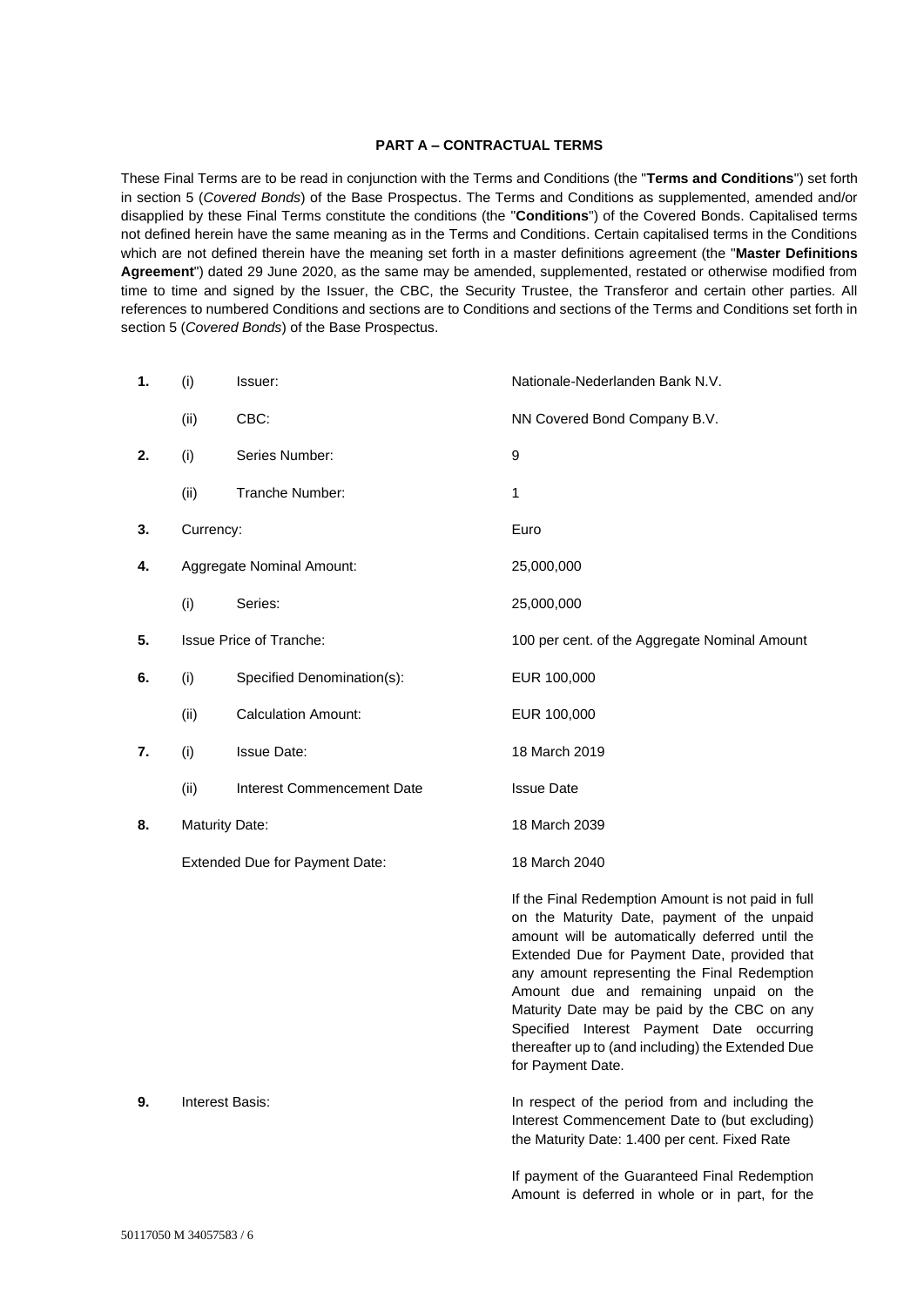period from (and including) the Maturity Date to (and excluding) the Extended Due for Payment Date: 1.400 per cent. Fixed Rate

| 10. | Redemption/Payment Basis:                               | Redemption at par                                                              |
|-----|---------------------------------------------------------|--------------------------------------------------------------------------------|
| 11. | Change of Interest Basis or Redemption/Payment<br>Basis | Not Applicable                                                                 |
| 12. | Put/Call Options:                                       | Not Applicable                                                                 |
| 13. | Status of the Covered Bonds:                            | Unsubordinated, unsecured, quaranteed                                          |
| 14. | Status of the Guarantee:                                | Unsubordinated, secured (indirectly, through a<br>parallel debt), unguaranteed |

# **PROVISIONS RELATING TO INTEREST (IF ANY) PAYABLE**

| 15.                               | <b>Fixed Rate Covered Bond Provisions:</b> |                                                     | Applicable from (and including) the Issue Date to<br>(but excluding) the Extended Due for Payment<br>Date                                                                                                                                                                             |
|-----------------------------------|--------------------------------------------|-----------------------------------------------------|---------------------------------------------------------------------------------------------------------------------------------------------------------------------------------------------------------------------------------------------------------------------------------------|
|                                   | (i)                                        | Rate(s) of Interest:                                | 1.400 per cent. per annum payable annually in<br>arrear                                                                                                                                                                                                                               |
|                                   | (ii)                                       | Interest Payment Date(s):                           | 18 March in each year up to and including the<br>Maturity Date, if applicable subject to the<br>Business Day Convention and thereafter the 18th<br>day in each month up to and including the<br>Extended Due for Payment Date if applicable<br>subject to the Business Day Convention |
|                                   | (iii)                                      | Fixed Coupon Amount(s):                             | EUR 1,400 per Calculation Amount                                                                                                                                                                                                                                                      |
|                                   | (iv)                                       | Broken Amount(s):                                   | Not Applicable                                                                                                                                                                                                                                                                        |
|                                   | (v)                                        | <b>Business Day Convention</b>                      |                                                                                                                                                                                                                                                                                       |
|                                   |                                            | - Business Day Convention                           | Following Business Day Convention                                                                                                                                                                                                                                                     |
|                                   |                                            | - Adjustment or Unadjustment<br>for Interest Period | Unadjusted                                                                                                                                                                                                                                                                            |
|                                   | (vi)                                       | Fixed Day Count Fraction:                           | Actual/Actual (ICMA)                                                                                                                                                                                                                                                                  |
| 16.                               |                                            | <b>Floating Rate Covered Bond Provisions:</b>       | Not Applicable                                                                                                                                                                                                                                                                        |
| 17.                               | Zero Coupon Covered Bond Provisions:       |                                                     | Not Applicable                                                                                                                                                                                                                                                                        |
| PROVISIONS RELATING TO REDEMPTION |                                            |                                                     |                                                                                                                                                                                                                                                                                       |
| 18.                               | <b>Issuer Call:</b>                        |                                                     | Not Applicable                                                                                                                                                                                                                                                                        |
| 19.                               | <b>Investor Put:</b>                       |                                                     | Not Applicable                                                                                                                                                                                                                                                                        |
| 20.                               | <b>Final Redemption Amount:</b>            |                                                     | EUR 100,000 per Calculation Amount                                                                                                                                                                                                                                                    |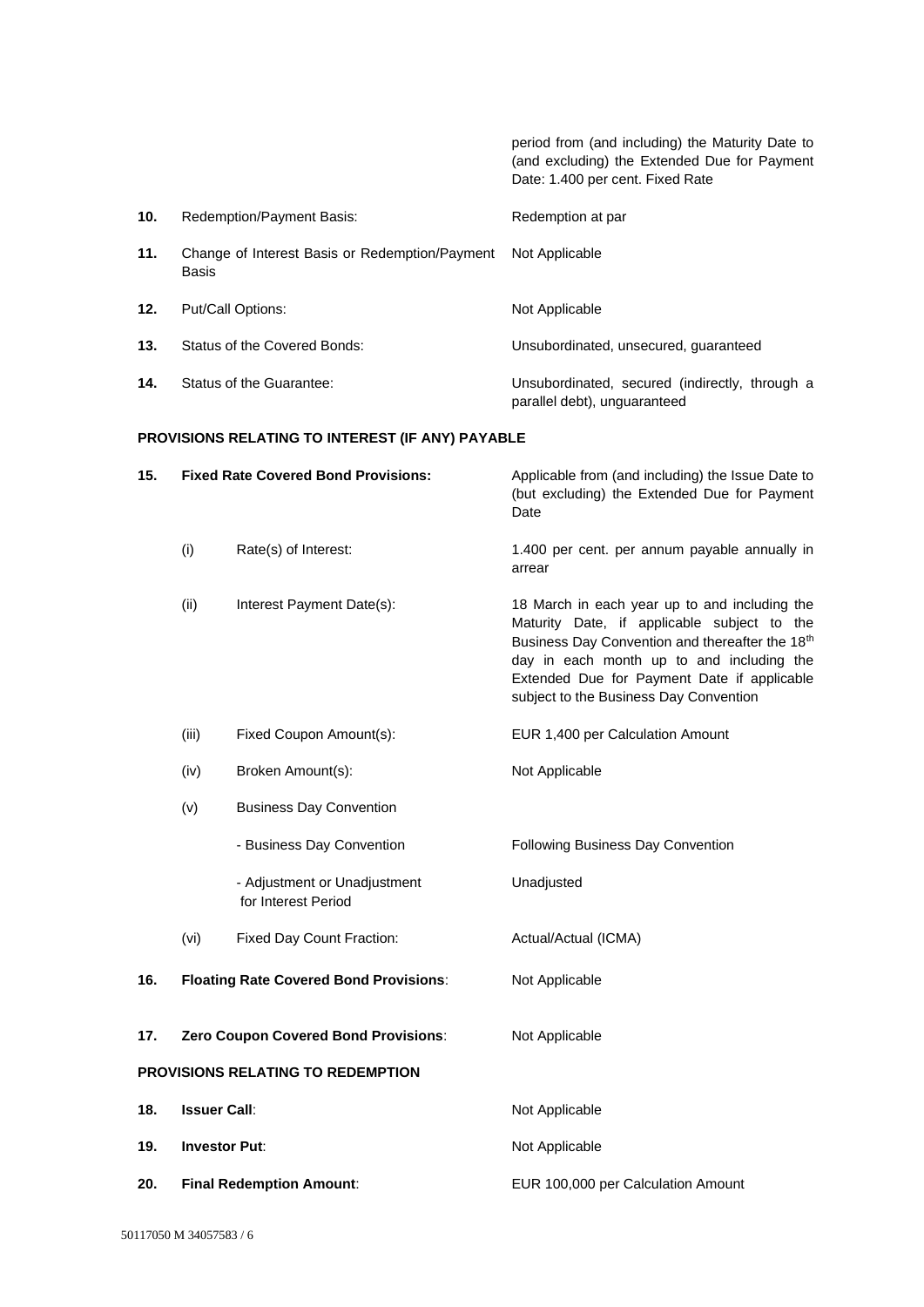**21.** Early Redemption Amount(s) per Calculation Amount of each Covered Bond payable on redemption for taxation reasons, or on acceleration following an Issuer Event of Default as against the Issuer or a CBC Event of Default or other early redemption:

As specified in Condition 7(e) (*Early Redemption Amounts*)

### **GENERAL PROVISIONS APPLICABLE TO THE COVERED BONDS**

- **22.** Form of Covered Bonds: Bearer form Temporary Global Covered Bond exchangeable for a Permanent Global Covered Bond which is exchangeable for Definitive Covered Bonds only upon the occurrence of an Exchange Event **23.** New Global Note form: Not Applicable (see also Part B - item 7(viii) **24.** a) Exclusion of set-off: Not Applicable b) German Insurers: Not Applicable **25.** Additional Financial Centre(s) or other special provisions relating to payment Dates: Not Applicable **26.** Talons for future Coupons to be attached to Definitive Covered Bonds (and dates on which such Talons mature): No **27.** Consolidation Provisions: The provisions of Condition 18 (*Further Issues*) apply **DISTRIBUTION 28.** Method of distribution: Non-syndicated (i) If syndicated, names of Managers: Not Applicable (ii) Stabilising Manager (if any): Not Applicable **29.** If non-syndicated, name and address of relevant Nationale-Nederlanden Bank N.V. Dealer: **OTHER PROVISIONS 30.** (i) U.S. Selling Restrictions: Reg S Compliance category 2, TEFRA D
	- (ii) Prohibition of Sales to Belgian Consumers: Applicable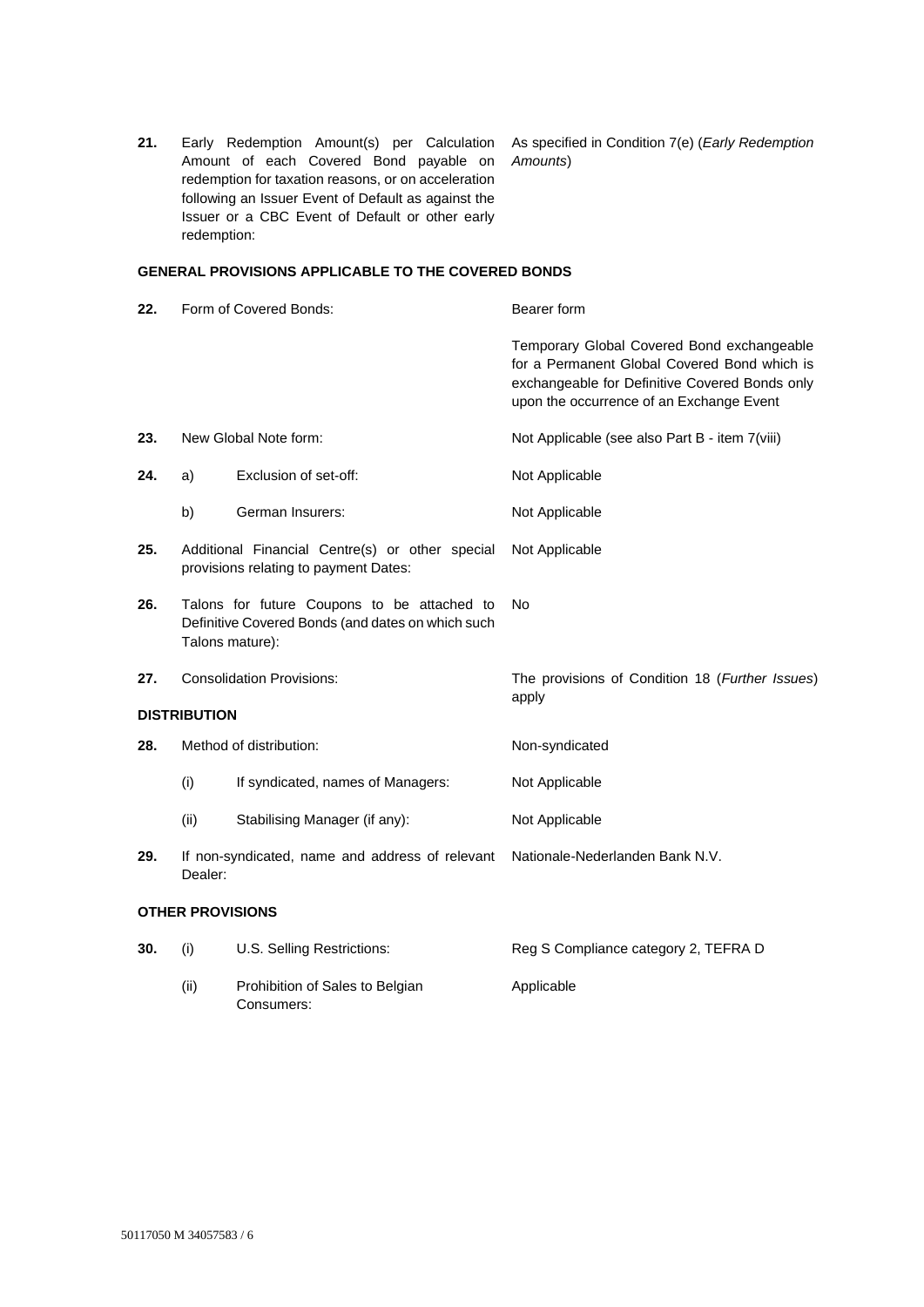## **Responsibility**

The Issuer and the CBC declare that the information contained herein is, to the best of its knowledge, in accordance with the facts and makes no omission likely to affect its import. The Issuer and the CBC (only as far as it concerns the CBC) accept responsibility for the information contained in these Final Terms.

Signed on behalf of the Issuer: Signed on behalf of the CBC:

By: Duly authorised By: Duly authorised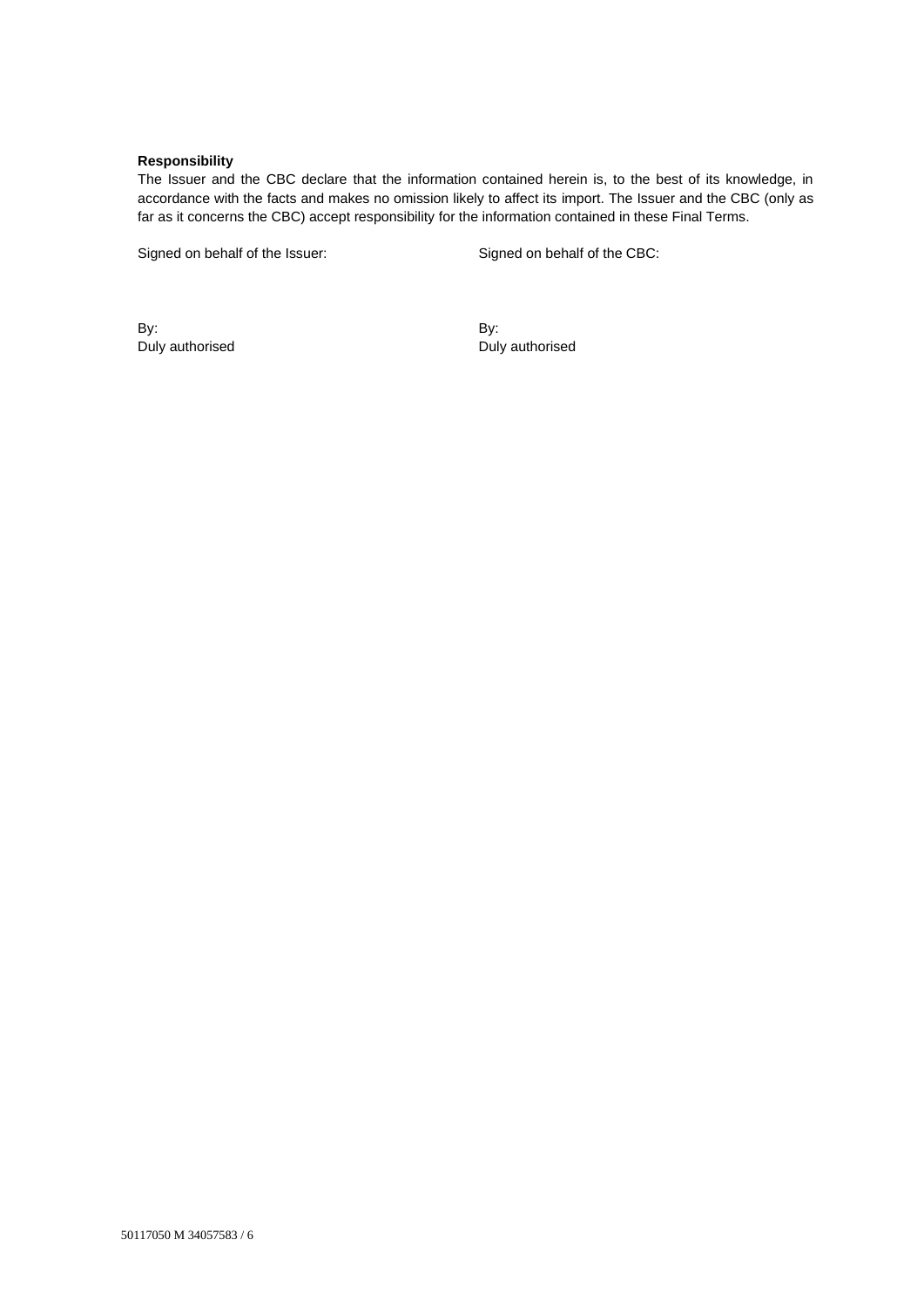## **PART B - OTHER INFORMATION**

# **1. LISTING AND ADMISSION TO TRADING**

| (i)            | Listing:                                                       | Euronext Amsterdam                                                                                                                                                        |
|----------------|----------------------------------------------------------------|---------------------------------------------------------------------------------------------------------------------------------------------------------------------------|
| (ii)           | Admission to trading:                                          | Application has been made for the Covered<br>Bonds to be admitted to trading on the regulated<br>market on the official list of Euronext Amsterdam                        |
| (iii)          | Estimate of total expenses related to<br>admission to trading: | EUR 4,300 (to be paid by the Issuer)                                                                                                                                      |
| <b>RATINGS</b> |                                                                |                                                                                                                                                                           |
| Ratings        |                                                                | The Covered Bonds to be issued have been<br>rated:                                                                                                                        |
|                |                                                                | S&P Global Ratings Europe Limited: AAA                                                                                                                                    |
|                | Registration of Rating Agency:                                 | S&P.<br>Ratings Europe Limited<br>Global<br><b>IS</b><br>established in the EU and registered under<br>Regulation (EU) No 1060/2009, as amended (the<br>"CRA Regulation") |

## **3.** Notification: Not Applicable

**2. RATINGS**

# **4. INTERESTS OF NATURAL AND LEGAL PERSONS INVOLVED IN THE ISSUE**

Save as discussed in "*Subscription and Sale*", so far as the Issuer is aware, no person involved in the issue of the Covered Bonds has an interest material to the offer.

# **5. USE AND ESTIMATED NET PROCEEDS**

|    | (i)                                          | Estimated net proceeds: | non-disclosed                                                                                                             |
|----|----------------------------------------------|-------------------------|---------------------------------------------------------------------------------------------------------------------------|
|    | (ii)                                         | Use:                    | The net proceeds of the Covered Bonds will be<br>used by the Issuer for its general corporate<br>purposes                 |
| 6. | <b>YIELD</b> (Fixed Rate Covered Bonds only) |                         |                                                                                                                           |
|    | Indication of yield:                         |                         | 1.400 per cent. per annum                                                                                                 |
|    |                                              |                         | The yield is calculated at the Issue Date on the<br>basis of the Issue Price. It is not an indication of<br>future yield. |
| 7. | <b>OPERATIONAL INFORMATION</b>               |                         |                                                                                                                           |
|    | (i)                                          | ISIN:                   | NL0013423122                                                                                                              |
|    | (ii)                                         | Common Code:            | 196455701                                                                                                                 |

- 
- (iii) WKN Code: A2RZE0